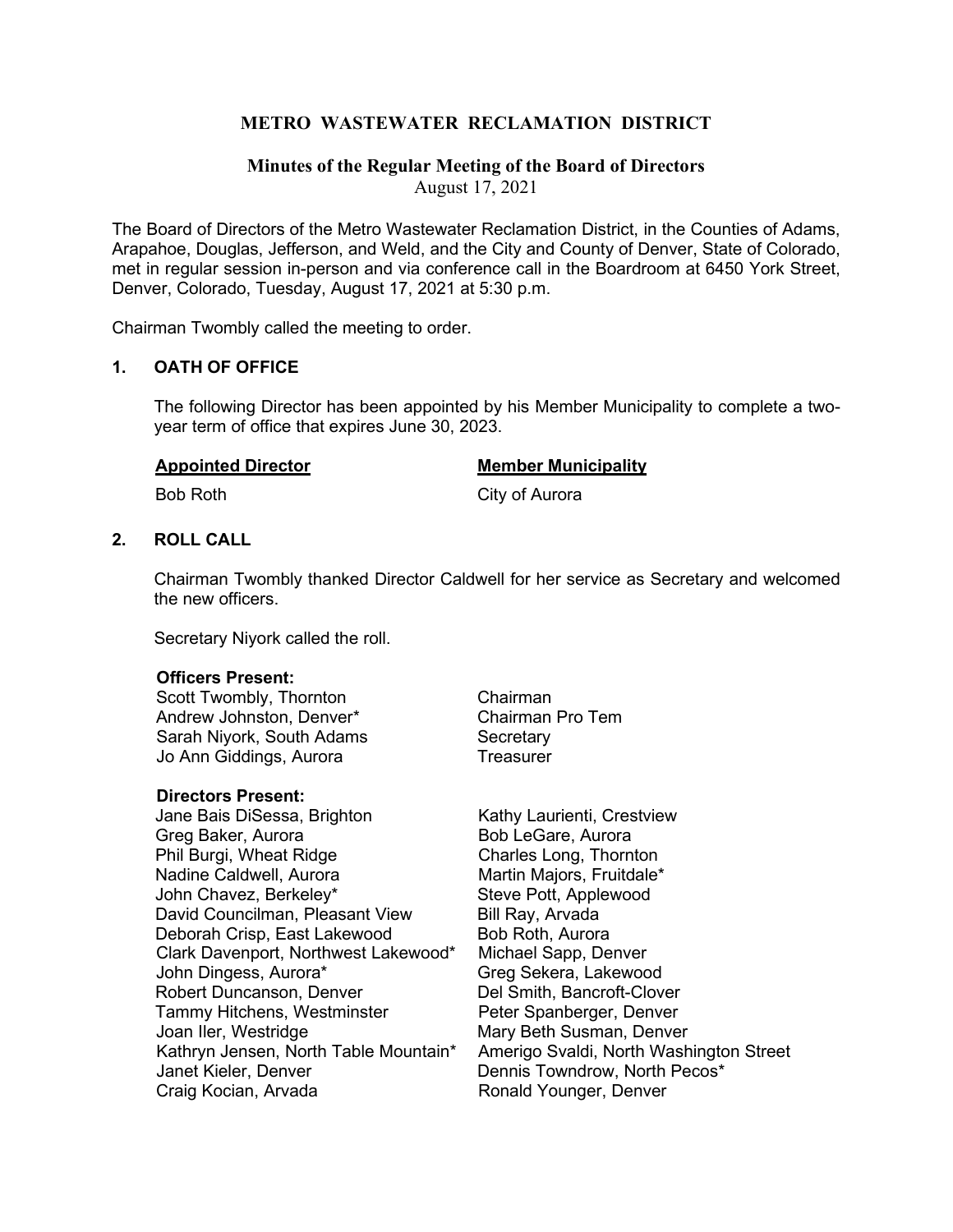#### **Directors Absent:**

Laura Kroeger, Lakewood

Peter Baertlein, Denver Christopher Pacheco, Denver

# **Others Present:**<br>Mickey Conway

Emily Jackson General Counsel Lydia Nkem Executive Assistant \*Attended via conference call.

District Manager Mitch Costanzo Deputy Manager/Director of Engineering Ruth Kedzior **Assistant to the District Manager** Assistant to the District Manager Molly Kostelecky **Director of Administrative Services**<br>
Yvonne Kohlmeier **Director of Administrative Assistant** Administrative Assistant **Administrative Analyst** 

#### **3. PUBLIC COMMENT**

There was no comment.

#### **4. APPROVAL OF MINUTES**

4.a Minutes of the Board of Directors Meeting on July 20, 2021

Chairman Twombly asked if there were any corrections, deletions, or additions to the minutes of the Regular Meeting of the Board of Directors held July 20, 2021.

Director Younger moved and Director Burgi seconded the motion to approve the minutes of the Regular Meeting of the Board of Directors held July 20, 2021

The motion carried unanimously.

#### **5. PROGRESS AND PROJECTION REPORTS**

#### 5.a Report by District Manager

District Manager Conway reviewed his written report, highlighting the recent awards the Robert W. Hite Treatment Facility (RWHTF) and the Northern Treatment Plant (NTP) have received, stating these awards are a testament to the work done by staff especially during the difficult circumstances of the past year. He also gave an update on the METROGRO Farm (Farm) and answered questions on Farm procedures, storage and swathing and explained the analysis behind the wheat selling process. Mr. Conway answered a question on the Wastewater 101 – Education Center topic of disinfection at the Metro District and stated this topic will be discussed at the upcoming Fall Workshop.

Mr. Conway reminded directors of the New Director Orientation scheduled for September 13, 2021, explaining the Board Chairman and Officers, along with senior staff members, will be giving an overview of how the Metro District works.

Director Smith answered a question regarding the definition of swathing.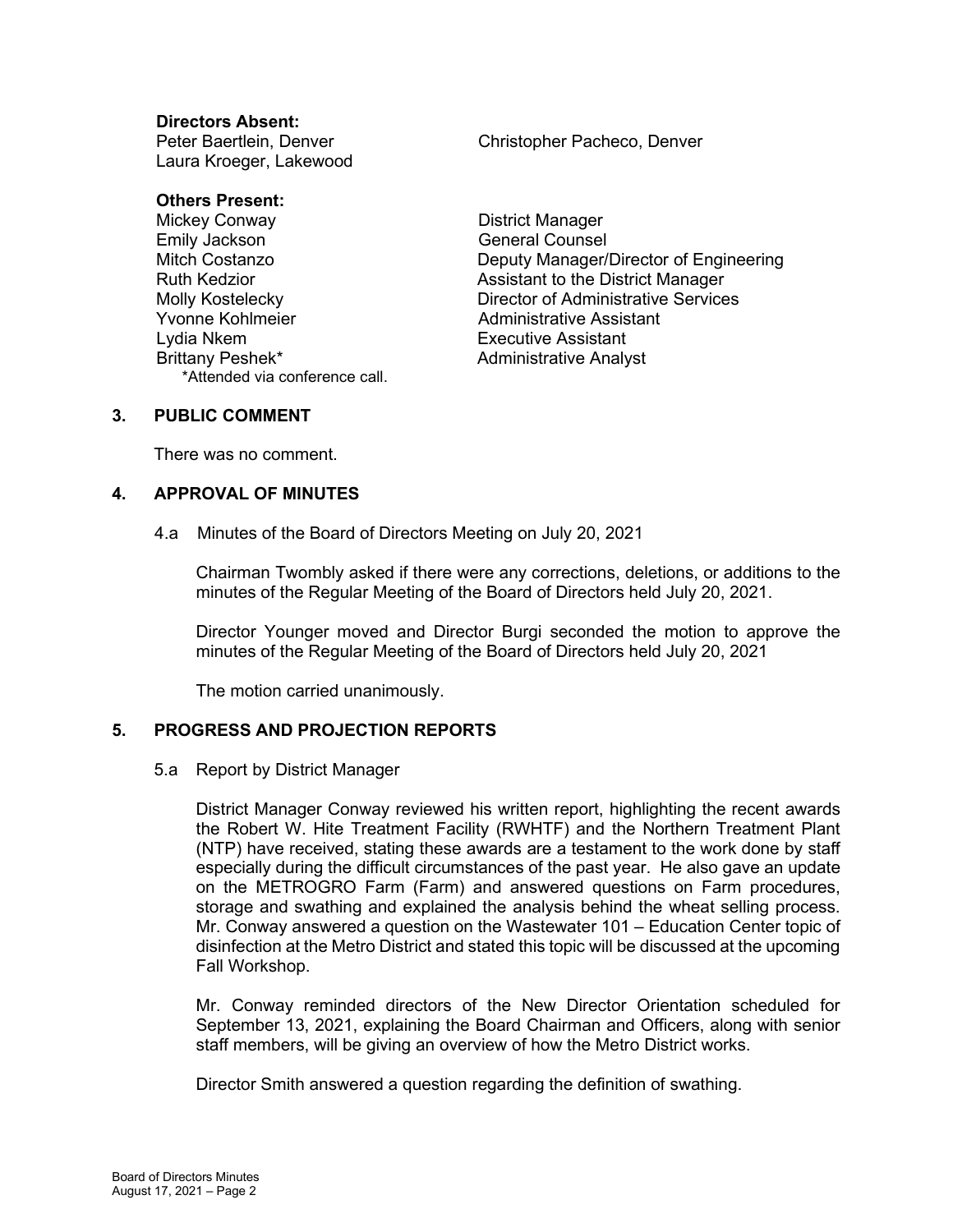#### 5.b Report by General Counsel

General Counsel Jackson provided an update stating the Metro District is still waiting for the court to make a decision on both the Motion to Dismiss the Farmers Reservoir and Irrigation Company, Burlington Ditch Reservoir and Land Company, and Henrylyn Irrigation litigation and the Motion to Stay Proceedings on the Donald Temples litigation.

#### **6. REPORTS OF OFFICERS AND COMMITTEES**

#### 6.b Meeting Minutes

There were no additions to the following meeting minutes:

| <b>Operations Committee</b> | August 3, 2021  |
|-----------------------------|-----------------|
| <b>Finance Committee</b>    | August 5, 2021  |
| <b>Executive Committee</b>  | August 10, 2021 |

#### **7. NEW BUSINESS**

#### **Consent Agenda**

#### 7.a **Consideration of Revisions to the Estimated 2021 Annual Charges for Service**

Director Smith moved and Director Sekera seconded the motion to adopt the following resolution:

WHEREAS, it is desirable to adjust and revise the Estimated Annual Charges for Service for 2021 of the Metro Wastewater Reclamation District, hereinafter referred to as the "Metro District;" and

WHEREAS, in 1980 the Board of Directors of the Metro District adopted a procedure to allow, but not require, the adjustment of Annual Charges for Service midyear in order to reduce the impact of normal variability in estimating such charges; and

WHEREAS, the District Manager and staff of the Metro District have prepared the 2021 Annual Charges for Service Revised Estimate; and

WHEREAS, the Operations and Finance committees, after having reviewed the matter, recommend approving and certifying the Revised Estimated Annual Charges for Service for 2021; and

WHEREAS, the Executive Committee, after having reviewed the matter, concurs in the recommendation of the other committees;

NOW, THEREFORE, BE IT RESOLVED these revisions and adjustments, as contained in the 2021 Annual Charges for Service Connector Flows, Loadings and Charges – Revised Estimate (Attachment A) and the 2021 Annual Charges for Service Calculation of Unit Charges – Revised Estimate (Attachment B) be and hereby are approved; and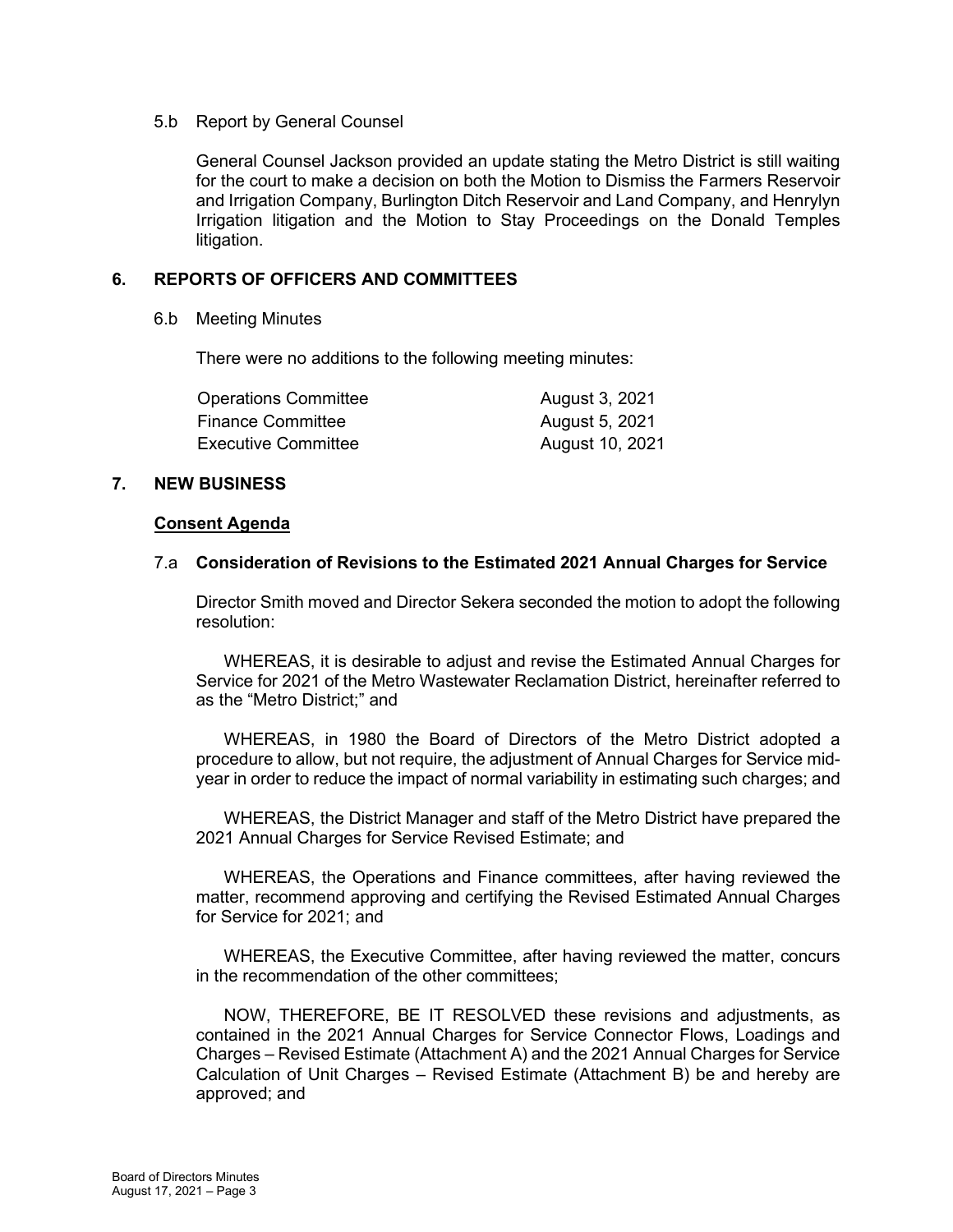BE IT FURTHER RESOLVED the District Manager be and hereby is authorized to certify and deliver on or before September 1, 2021 to each Member Municipality, Special Connector, and Special Corporate Connector the Revised Estimate for 2021 Annual Charges for Service as provided in Attachment A.

The motion carried unanimously.

#### **7.b Consideration of Estimated 2022 Annual Charges for Service**

Director Smith moved and Director Sekera seconded the motion to adopt the following resolution:

WHEREAS, Article VI, Section 602, of the *Sewage Treatment and Disposal Agreement* (Service Contract) and the Special Connectors Agreement provide that on or before the first day of September next preceding each fiscal year, the Metro Wastewater Reclamation District, hereinafter referred to as the "Metro District," shall make and deliver to each Member Municipality, Special Connector, and Special Corporate Connector subject to payment to the Metro District of any service charge or any annual charge fixed thereby for such fiscal year, the Metro District's Certificate stating the estimated amount of the charge; and

WHEREAS, the District Manager and staff of the Metro District have prepared such an estimate of Annual Charges for Service for 2022; and

WHEREAS, the Operations and Finance committees, after having reviewed the matter, recommend adopting and certifying the 2022 Estimated Annual Charges for Service; and

WHEREAS, the Executive Committee, after having reviewed the matter, concurs in the recommendation of the other committees;

NOW, THEREFORE, BE IT RESOLVED the 2022 Annual Charges for Service Connector Flows, Loadings, and Charges – Certified Estimate (Attachment A), the 2022 Annual Charges for Service Calculation of Unit Charges – Certified Estimate (Attachment B), and 2022 Annual Charges for Service: 2022 Net Payments (Attachment C) be and hereby are adopted and certified; and

BE IT FURTHER RESOLVED the District Manager be and hereby is authorized and instructed to deliver on or before September 1, 2021 to each Member Municipality, Special Connector, and Special Corporate Connector subject to payment to the Metro District of any service charge or annual charge, the Certified Estimate of 2022 Annual Charges for Service as provided in Attachment A.

The motion carried unanimously.

#### **7.c Consideration of Information Technology Customer Experience Grouped Project**

Director Smith moved and Director Sekera seconded the motion to adopt the following resolution:

WHEREAS, it is necessary the Metro Wastewater Reclamation District, hereinafter referred to as the "Metro District," appropriate \$500,000 from the Fixed Asset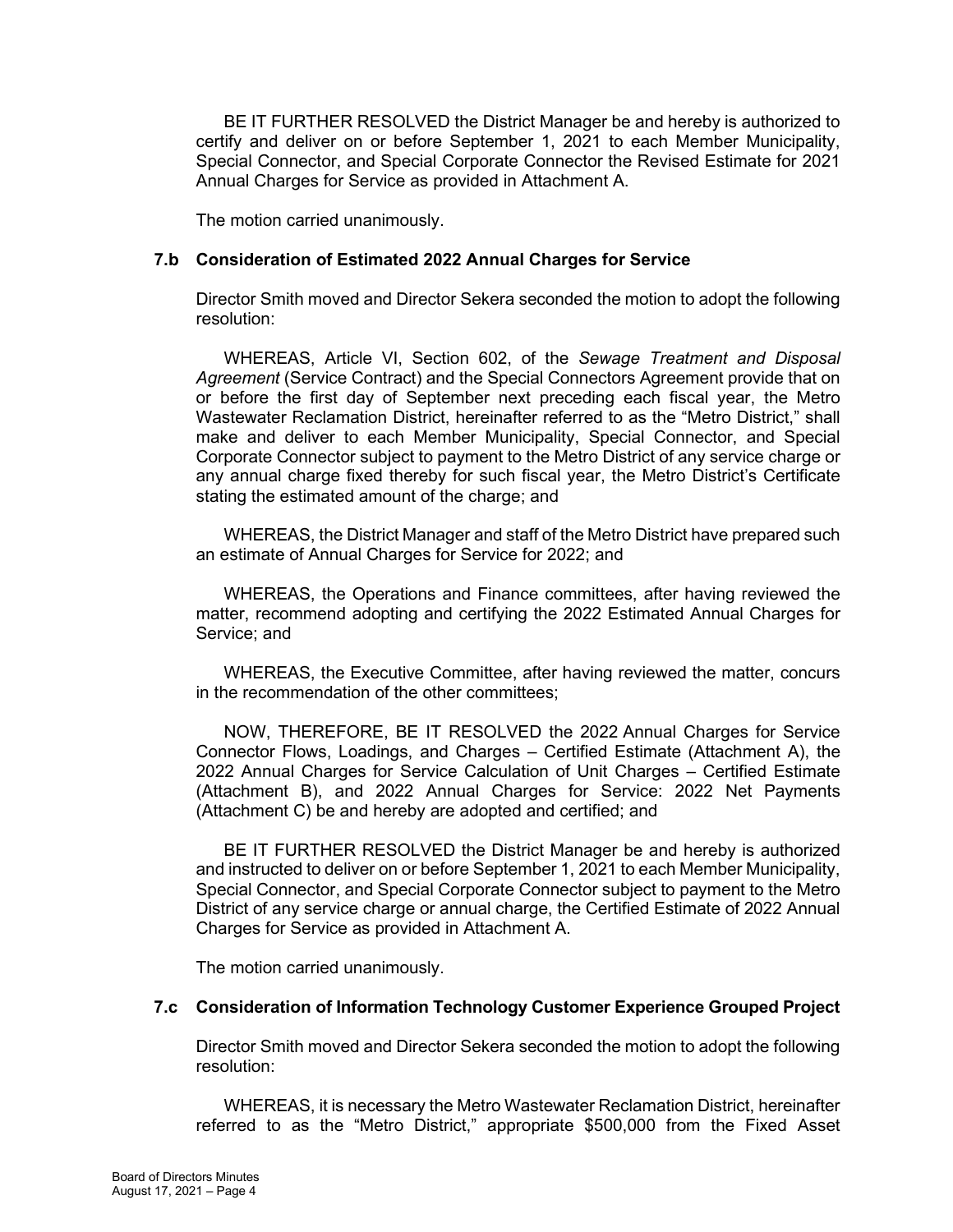Replacement Fund for the 2021 Information Technology (IT) Customer Experience Grouped Project (Project); and

WHEREAS, the Project is an annual project to ensure proactive approach to replacing and/or enhancing existing business software, audiovisual systems, and user devices to run the business processes of the Metro District efficiently and safely; and

WHEREAS, the 2021 areas of focus for this Project are the Security System Project and the Microsoft Teams Rooms Project; and

WHEREAS, the Operations and Finance committees, after having reviewed the matter, recommend authorizing the District Manager appropriate \$500,000 from the Fixed Asset Replacement Fund for the Project; and

WHEREAS, the Executive Committee, after having reviewed the matter, concurs in the recommendation of the other committees;

NOW, THEREFORE, BE IT RESOLVED the sum of \$500,000 (100 percent) be and hereby is appropriated from the Fixed Asset Replacement Fund for the 2021 Information Technology Customer Experience Grouped Project.

The motion carried unanimously.

#### **7.d Consideration of Easement Transfer with the City and County of Denver**

Director Smith moved and Director Sekera seconded the motion to adopt the following resolution:

WHEREAS, it is necessary the Metro Wastewater Reclamation District, hereinafter referred to as the "Metro District," deed an easement which covers Branch 16 of the Goldsmith Gulch (GG) Interceptor to the City and County of Denver (Denver); and

WHEREAS, the Metro District owns an easement on Branch 16 of the GG Interceptor but no longer owns the associated Branch 16 sewer line; and

WHEREAS, Branch 16 is owned by Denver and will be abandoned as part of a private development project; and

WHEREAS, Denver has requested the Metro District deed the easement to Denver to allow the site development to proceed unencumbered; and

WHEREAS, the Operations and Finance committees, after having reviewed the matter, recommend approving the request to deed the easement which covers Branch 16 of the GG Interceptor to Denver; and

WHEREAS, the Executive Committee, after having reviewed the matter, concurs in the recommendation of the other committees;

NOW, THEREFORE, BE IT RESOLVED the request to deed an easement which covers Branch 16 of the Goldsmith Gulch Interceptor to the City and County of Denver is hereby approved.

The motion carried unanimously.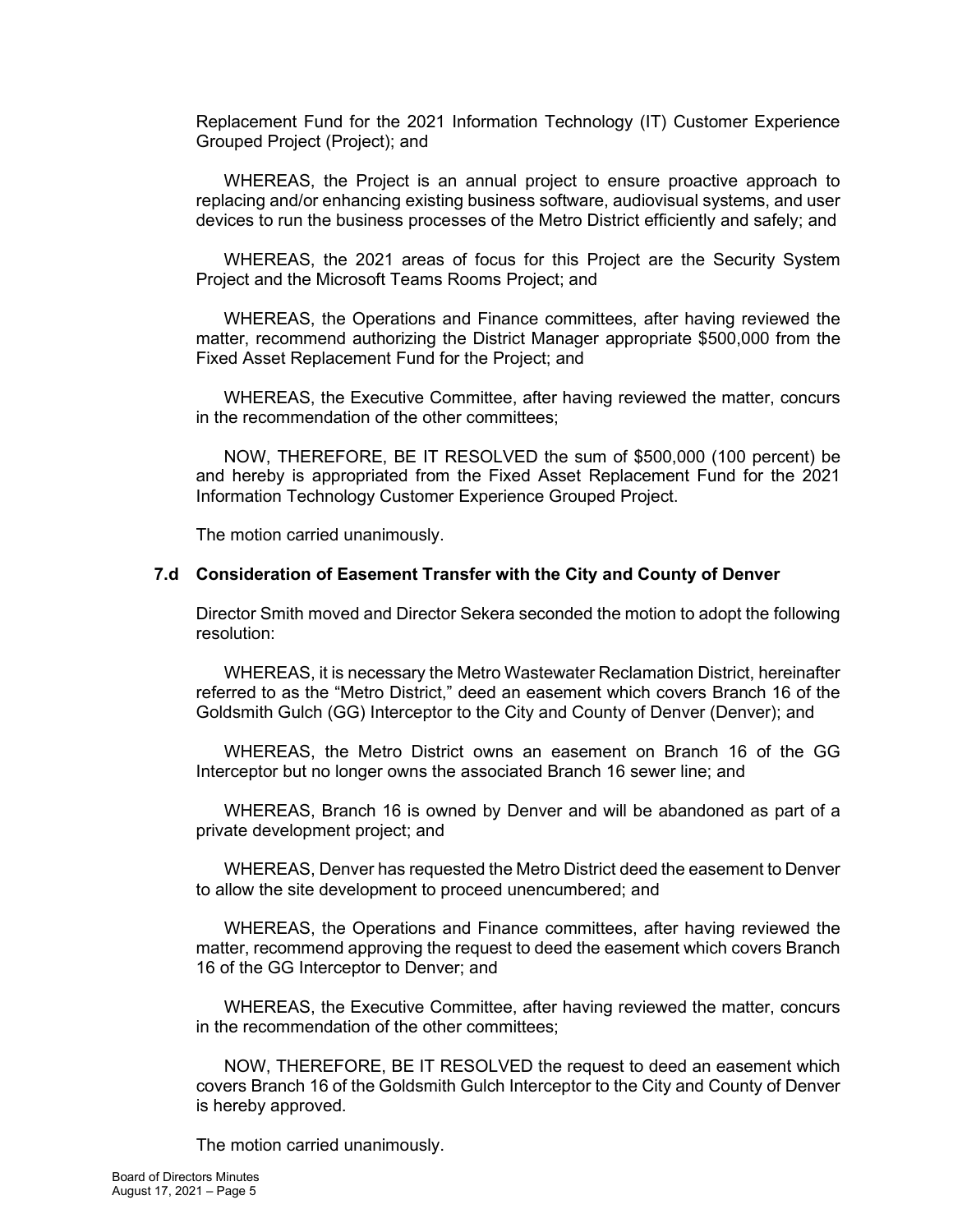#### **7.e Consideration of Intergovernmental Agreement with Adams County**

Director Smith moved and Director Sekera seconded the motion to adopt the following resolution:

WHEREAS, it is in the best interest of the Metro Wastewater Reclamation District, hereinafter referred to as the "Metro District," to enter into an Intergovernmental Agreement (IGA) with Adams County (County) to replace the Metro District's ten-inch potable water service line (ten-inch water line) from 54<sup>th</sup> Avenue and Franklin Street to 58<sup>th</sup> Avenue and York Street; and

WHEREAS, the Metro District's ten-inch water line which supplies potable water to the Robert W. Hite Treatment Facility (RWHTF) has reached the end of its useful life and needs replacement; and

WHEREAS, a County road project will reconstruct 58<sup>th</sup> Avenue from Washington Street to York Street and has identified the ten-inch water line as being in conflict with the new improvements; and

WHEREAS, the County has approached the Metro District with a cost-sharing proposal to replace the ten-inch water line; and

WHEREAS, the Operations and Finance committees, after having reviewed the matter, recommend authorizing the District Manager to enter into an IGA with County to replace the Metro District's ten-inch potable water service line (ten-inch water line) from 54<sup>th</sup> Avenue and Franklin Street to 58<sup>th</sup> Avenue and York Street, and appropriate \$815,000 as a not-to-exceed upper limit to cover the Metro District's estimated share of the costs to replace the Metro District's ten-inch water line; and

WHEREAS, the Executive Committee, after having reviewed the matter, concurs in the recommendation of the other committees;

NOW, THEREFORE, BE IT RESOLVED the District Manager be and hereby is authorized to enter into an Intergovernmental Agreement with Adams County to replace the Metro District's ten-inch potable water service line (ten-inch water line) from 54<sup>th</sup> Avenue and Franklin Street to 58<sup>th</sup> Avenue and York Street; and

BE IT FURTHER RESOLVED the sum of \$815,000 (100 percent) be and hereby be appropriated from the Fixed Asset Replacement Fund as a not-to-exceed upper limit to cover the Metro District's estimated share of the costs to replace the Metro District's ten-inch water line; and

BE IT FURTHER RESOLVED the District Manager be and hereby is authorized to enter into additional amendments to the Intergovernmental Agreement which do not involve the transfer of land or require additional appropriations.

The motion carried unanimously.

#### **7.f Consideration of Security Guard Service Contract**

Director Smith moved and Director Sekera seconded the motion to adopt the following resolution: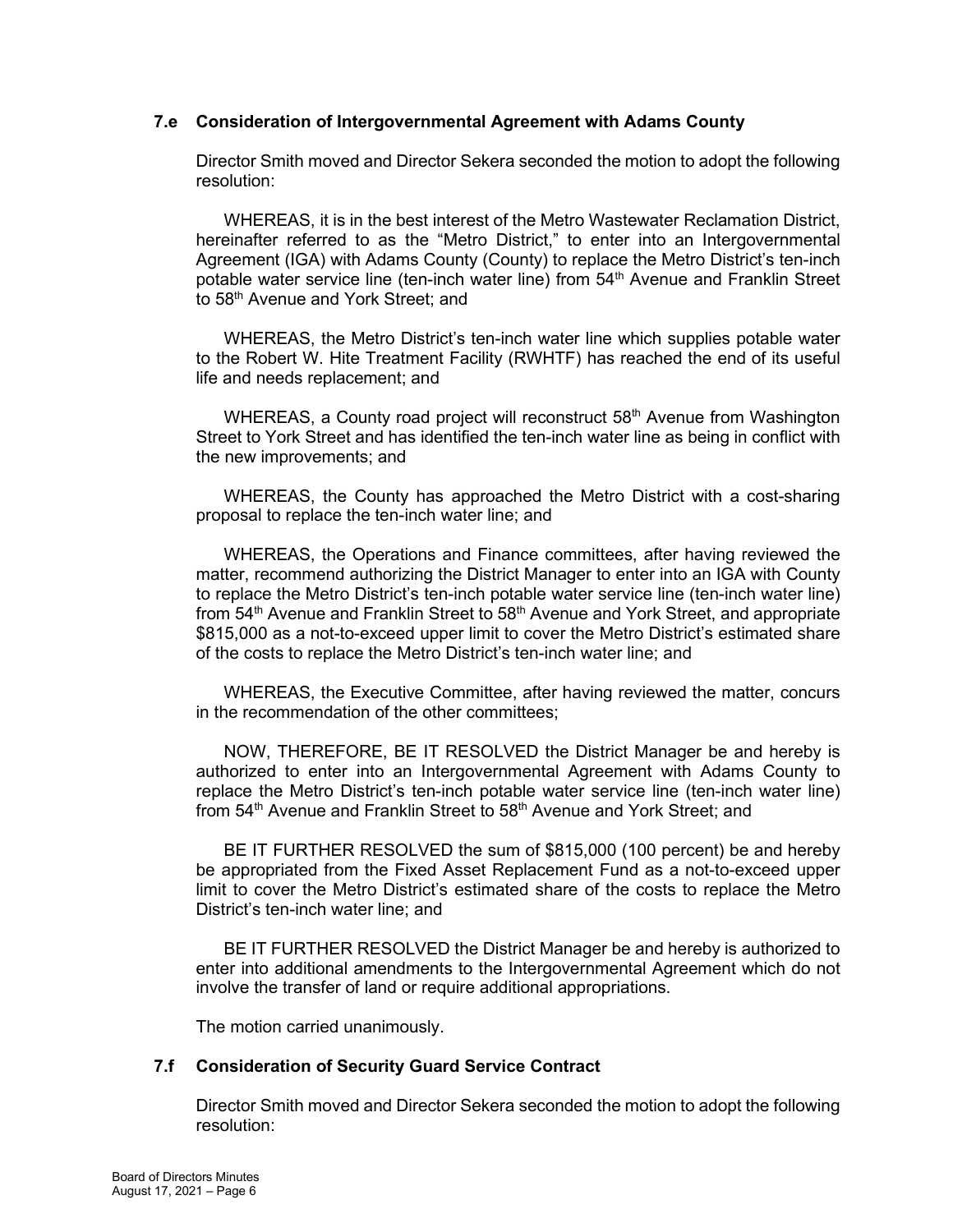WHEREAS, it is necessary the Metro Wastewater Reclamation District, hereinafter referred to as the "Metro District," enter into a one-year contract with Allied Universal to provide security services for the Metro District; and

WHEREAS, since 2003, the Metro District has retained a third-party contractor for providing 24-hour security guard services for the Robert W. Hite Treatment Facility and, more recently, the Northern Treatment Plant; and

WHEREAS, the Metro District operates critical infrastructure and ongoing security services are necessary to maintaining secure facilities; and

WHEREAS, pursuant to the bid process in Metro District's Purchasing and Contracting Policies, a Request for Proposal was posted on December 7, 2020 and Allied Universal was determined to provide the best value for the Metro District; and

WHEREAS, the Operations and Finance committees, after having reviewed the matter, recommend authorizing the District Manager to enter into a one-year contract with Allied Universal to provide security services for the Metro District at an estimated one-year cost of \$843,102.80, and enter into additional contract periods, not to exceed a total of five years, if it is determined by the District Manager to be in the best interest of the Metro District; and

WHEREAS, the Executive Committee, after having reviewed the matter, concurs in the recommendation of the other committees;

NOW, THEREFORE, BE IT RESOLVED the District Manager be and hereby is authorized to enter into a one-year contract with Allied Universal to provide security services for the Metro District at an estimated one-year cost of \$843,102.80; and

BE IT FURTHER RESOLVED the District Manager be and hereby is authorized to enter into additional contract periods, not to exceed a total of five years, if it is determined by the District Manager to be in the best interest of the Metro District.

The motion carried unanimously.

#### **Roll Call Agenda**

#### **7.g Consideration of District Manager Title Change**

Director Long moved and Director Councilman seconded the motion to adopt the following resolution:

WHEREAS, it is necessary the Metro Wastewater Reclamation District, hereinafter referred to as the "Metro District," change the District Manager's title to Chief Executive Officer (CEO); and

WHEREAS, the Metro District Strategic Plan (Plan) adopted by the Board of Directors in 2016 sets forth a number of goals intended to make the Metro District more "outward facing," and in June 2021, the Board of Directors approved a plan to update the Metro District's brand identity which includes changing the Metro District's name to "Metro Water Recovery"; and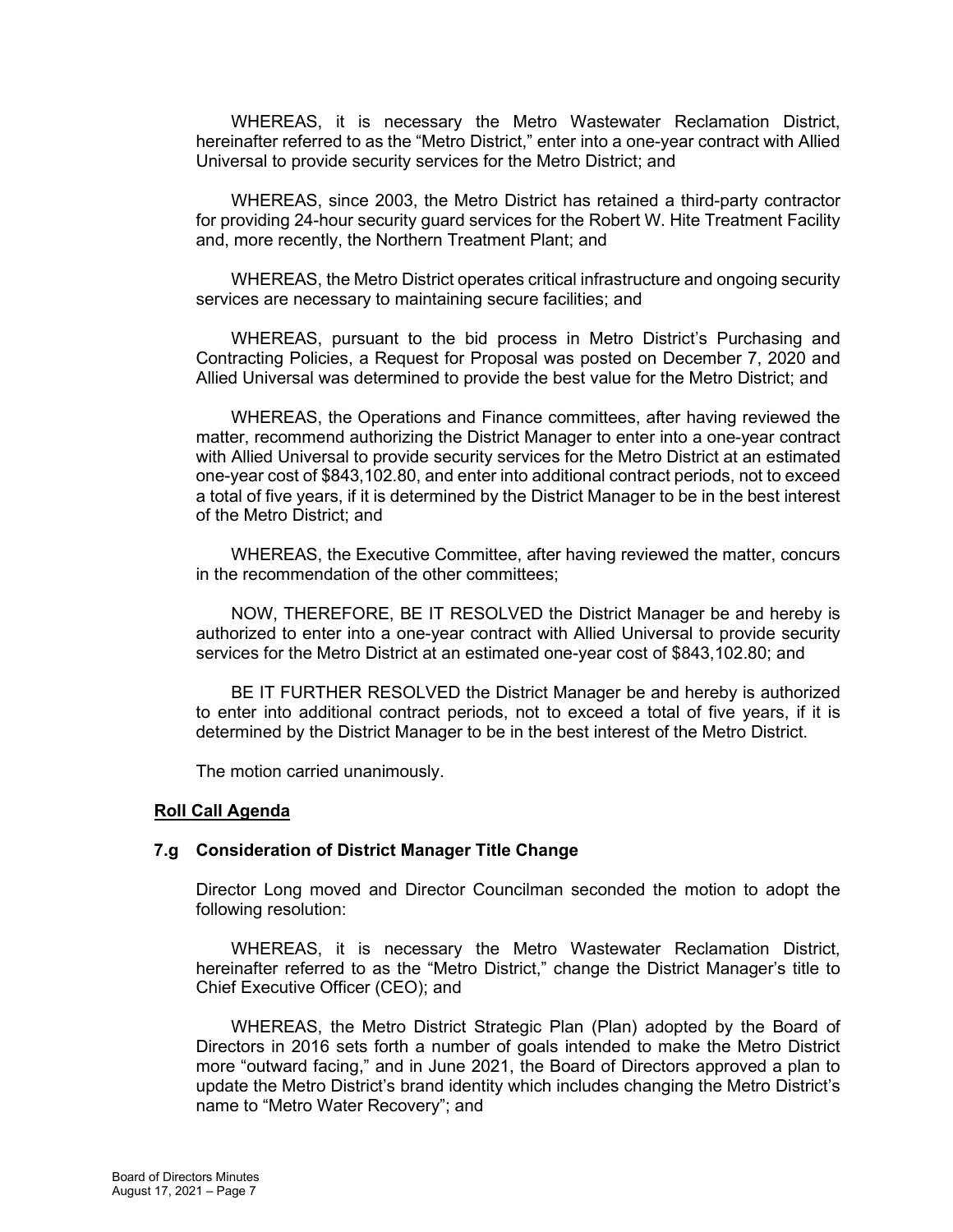WHEREAS, with the discontinuance of the term "District" in the organization's new name, the title of "District Manager" is no longer descriptive of the managing executive of Metro Water Recovery; and

WHEREAS, it is recommended to change the title to Chief Executive Officer (CEO); and

WHEREAS, the Operations and Finance committees, after having reviewed the matter, recommend authorizing the District Manager to take all necessary steps to change the title of the District Manager to CEO, revise and update all legal and Metro District documents to conform to the CEO title as necessary, and amend existing documents or execute other documents as necessary to effect this purpose; and

WHEREAS, the Executive Committee, after having reviewed the matter, concurs in the recommendation of the other committees;

NOW, THEREFORE, BE IT RESOLVED the District Manager be and hereby is authorized to take all necessary stoep to change the title of the District Manager to Chief Executive Officer (CEO), revise and update all legal and Metro District documents to conform to the CEO title as necessary, and amend existing documents or execute other documents as necessary to effect this purpose

Chairman Twombly called for a roll call vote which carried with 33 Directors voting Yes:

Jane Bais DiSessa Joan Iler Bill Ray Greg Baker Kathryn Jensen Bob Roth Phil Burgi **Andrew Johnston** Michael Sapp Nadine Caldwell **Janet Kieler** Greg Sekera David Councilman Craig Kocian Del Smith Deborah Crisp **Kathy Laurienti** Peter Spanberger Clark Davenport **Bob LeGare** Mary Beth Susman John Dingess Charles Long Amerigo Svaldi Robert Duncanson Martin Majors Jo Ann Giddings Sarah Niyork Scott Twombly<br>Tammy Hitchens Steve Pott Ster Ronald Younge Tammy Hitchens Steve Pott Ronald Younger

#### **8. INDIVIDUAL DIRECTOR COMMENTS**

There was none.

#### **9. OTHER INFORMATION**

There was none.

#### **10. ADJOURNMENT**

Chairman Twombly adjourned the meeting at 5:50 p.m.

MC\rak\yjk